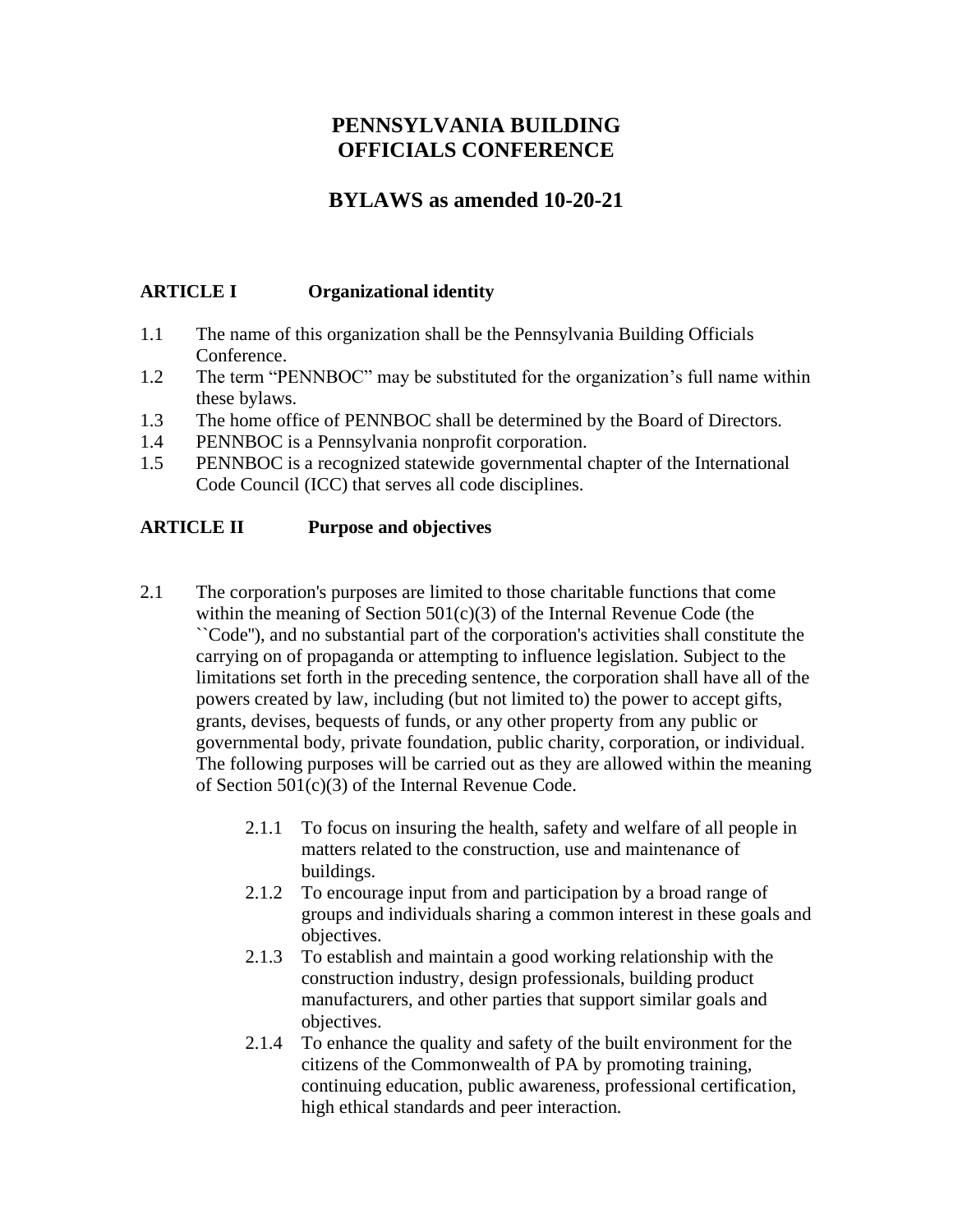- 2.1.5 To promote an understanding of and appreciation for professional, ethical codes enforcement among the citizens of the Commonwealth of PA.
- 2.1.6 To educate the public and administrative agencies in the development and use of the Pennsylvania Uniform Construction Code (PA UCC), the ICC Codes and the standards referenced therein, and such other regulations that promote public health and safety in areas of planning, zoning, all building code disciplines, fire protection, housing, and property maintenance.
- 2.1.7 To educate the public regarding the benefits of uniform codes and regulations.
- 2.1.8 To promote testing and reporting procedures that will facilitate the acceptance of building materials, equipment, and construction methods without prejudice or bias.
- 2.1.9 To promote and improve efficiency in the administration of codes and regulations by local, county, and state governmental departments, boards, committees, or individuals.
- 2.1.10 To provide educational opportunities for the exchange of problems, ideas, and experiences that will lead to a better understanding of their functions and responsibilities in the development and use of the PA UCC and its referenced codes and standards.
- 2.1.11 To provide citizens with a better understanding of the purposes, functions and advantages of uniform codes and regulations in the areas herein above mentioned, and in the objective and unbiased administration of said codes and regulations, so as to earn public respect and confidence for the government officials engaged in such work.
- 2.1.12 To foster understanding and cooperation among PENNBOC members, departments of local, county and state governments, and the construction industry.
- 2.1.13 To form a coalition among Pennsylvania's Local ICC Chapters for the purpose of achieving common goals and providing a unified forum to participate in the ICC and PA UCC code development processes that will aid in educating citizens of the Commonwealth of PA.
- 2.1.14 To support and participate in the functions of ICC Region VII.

## **ARTICLE III Membership**

- 3.1 There shall be four classes of membership: Active Member, Associate Member, and Honorary Member.
- 3.1.1 Active Member: Any person whose primary duties involve administration, formulation or enforcement of laws, regulations or ordinances relating to public health, safety and welfare for the Commonwealth of Pennsylvania, or a political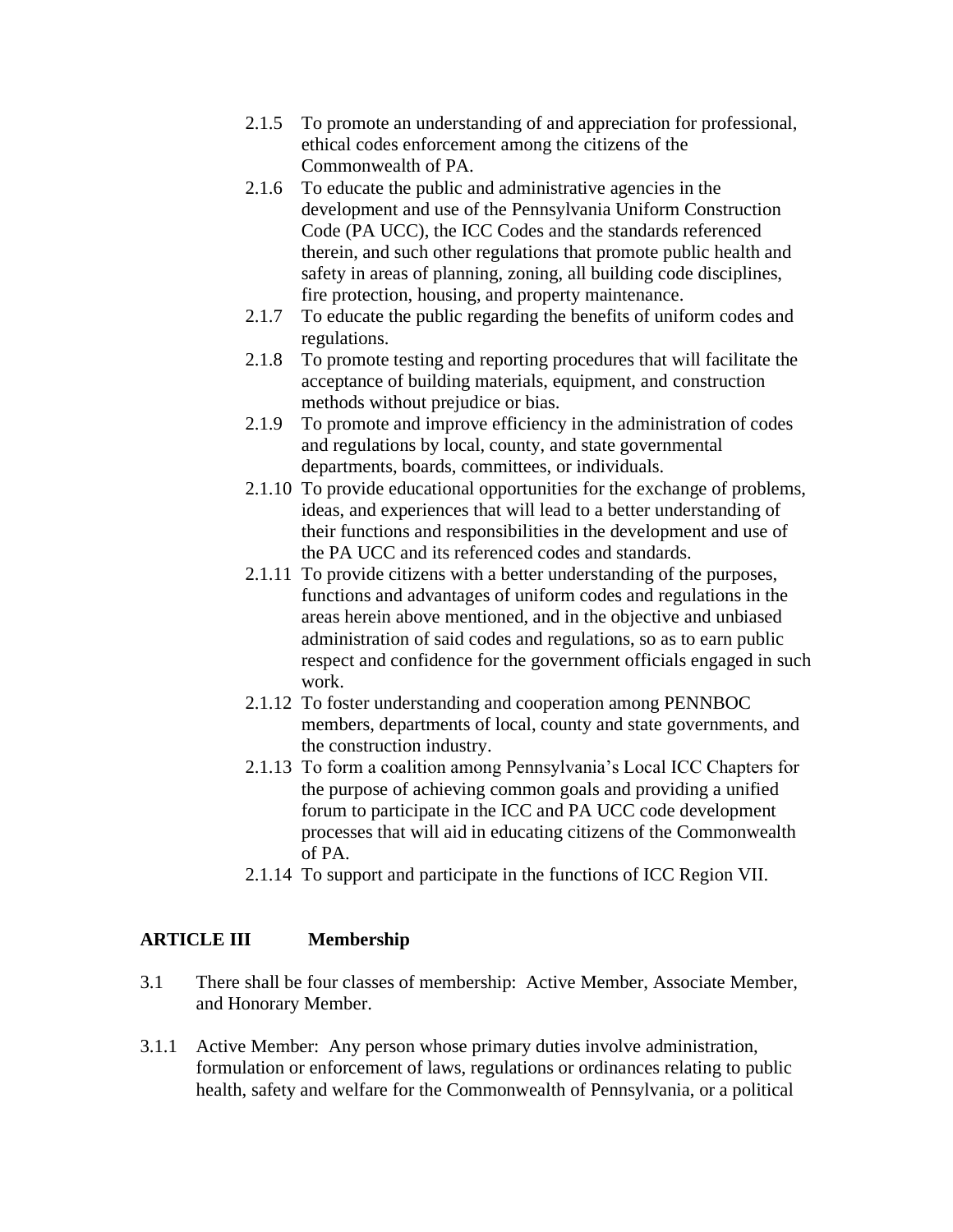subdivision thereof, including joint and multi-municipal agencies. Examples of these primary duties include, but are not limited to the PA Uniform Construction Code, Zoning Codes, Property Maintenance and Housing Codes, and Fire Codes. Active members may vote, hold office and chair standing committees, in addition to participation rights afforded to other classes of membership.

- 3.1.2 Associate Member: Any person who has an interest in furthering the goals and objectives of PENNBOC, but who is not qualified to become an Active Member. Associate Members may serve on committees, speak at meetings and otherwise share the benefits of PENNBOC membership; however, Associate members may not vote, hold elected office, or chair a standing committee.
- 3.1.3 Honorary Member: Any person to whom an honorarium has been conferred upon for outstanding service to the PENNBOC organization or toward the attainment of its goals and objectives. Honorary Members shall not hold elective office and shall not be subject to payment of dues.
- 3.1.4 Corporate Member: Any business entity that supports the purpose and objectives of PENNBOC. Corporate Members may designate up to three (3) individuals who may serve on committees, speak at meetings and share the benefits of PENNBOC membership; however, Corporate Members may not vote, hold office, or chair a standing committee.
- 3.2 Membership Application Process
- 3.2.1 Applicants must complete and sign a current PENNBOC membership form, and submit it, along with fees covering the current year's dues, to the Secretary.
- 3.2.2 The Secretary shall forward all applications to the Membership Committee for review to verify completeness and qualifications for membership classification.
- 3.2.3 Upon verification that the applicant has been properly classified and the amount of dues is correct, the Secretary shall notify the applicant of his or her acceptance as a new member.
- 3.2.4 Members submitting applications for renewal shall provide PENNBOC with updated information regarding contact and employment information, and shall be subject to reclassification of membership status.
- 3.2.5 If PENNBOC retains an administrator to perform membership processing functions, applications are submitted to the administrator.

## 3.3 Membership Dues

- 3.3.1 The annual membership dues shall be established by the Board of Directors.
- 3.3.2 Dues statements shall be sent by the Secretary or Administrator to all current members by December 1<sup>st</sup> of each calendar year, and dues shall be payable on or before March  $31<sup>st</sup>$  of that calendar year.
- 3.3.3 New member dues that are received within the last three months of a dues year shall also cover the dues for the following calendar year.
- 3.3.4 The monies received from dues payments shall be used to defray the expenses associated with the pursuit of the objectives listed in Article II.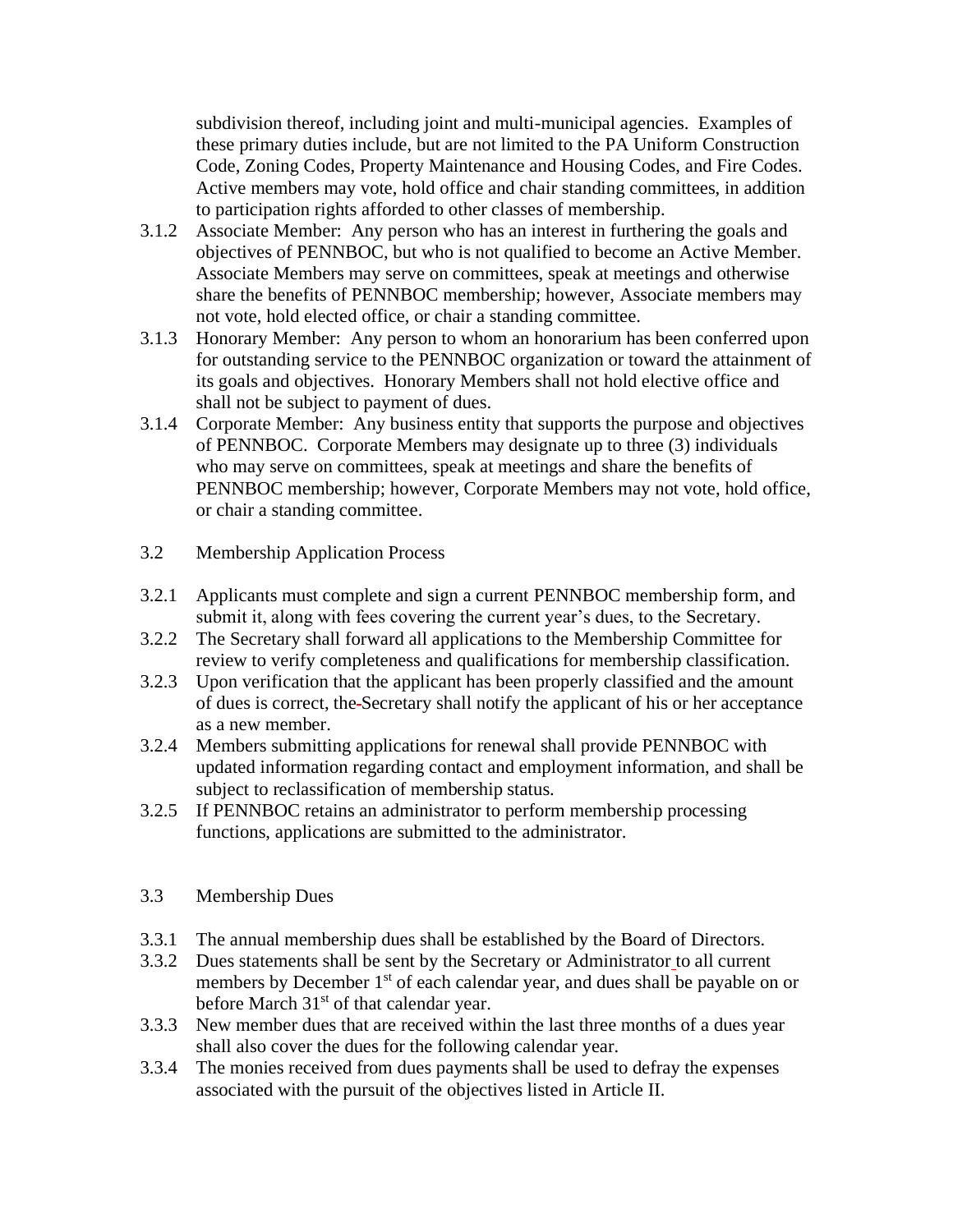- 3.4 Dual State and Region/Local Chapter Membership
- 3.4.1 . Individuals join and pay dues to PENNBOC, the statewide organization. They are assigned to, and also become members of the PENNBOC Region corresponding to the geographic area of the state where they live or work. If that Region has been recognized by the ICC as a Local Chapter, they also become members of that chapter.
- 3.4.2 If a PENNBOC Region or Local ICC Chapter has established its own dues, and complies with the requirements to receive Region/Local chapter benefits and services indicated in Article VIII, those dues shall also be collected by PENNBOC in the manner described in this Article, and shall be promptly distributed from the state to the local entity.
- 3.4.3 The PENNBOC Treasurer or Administrator shall promptly transfer Local ICC Chapter dues to that organization upon verification of information as outlined in Section 3.2.
- 3.4.4 The Treasurer shall follow this same procedure to remit any portion of State dues to existing PENNBOC Regions that have not yet become Local Chapters recognized by the ICC, in accordance with current Board of Directors policy.
- 3.5 Active Members who retire or cease to work in a job that qualifies them for active status must discontinue voting and holding office, and will be reclassified upon renewal of membership. Temporary unemployment while seeking another position within the Active Member classification shall not result in disqualification to vote or hold office.

# **Article IV Organization and Authority**

- 4.1 The sovereign authority of this organization shall be vested in the Active and Honorary Members in regular or special meetings of the general membership, called in accordance with these bylaws.
- 4.2 A Board of Directors shall function as the governing body of PENNBOC, subject to directives and resolutions approved by the voting members in regular or special meetings. This responsibility includes management of business affairs, control and use of property, and accomplishment of the organization's goals and objectives.
- 4.3 An Executive Committee, comprised of the officers of PENNBOC and the immediate past president, shall be empowered to serve as trustee over funds and real property, execution of papers, and determinations regarding unbecoming conduct of members.
- 4.4 The policies established and maintained by the Board of Directors shall provide for equitable representation of and participation by PENNBOC members from the Local ICC Chapters that opt to function as a coalition with the State Chapter, as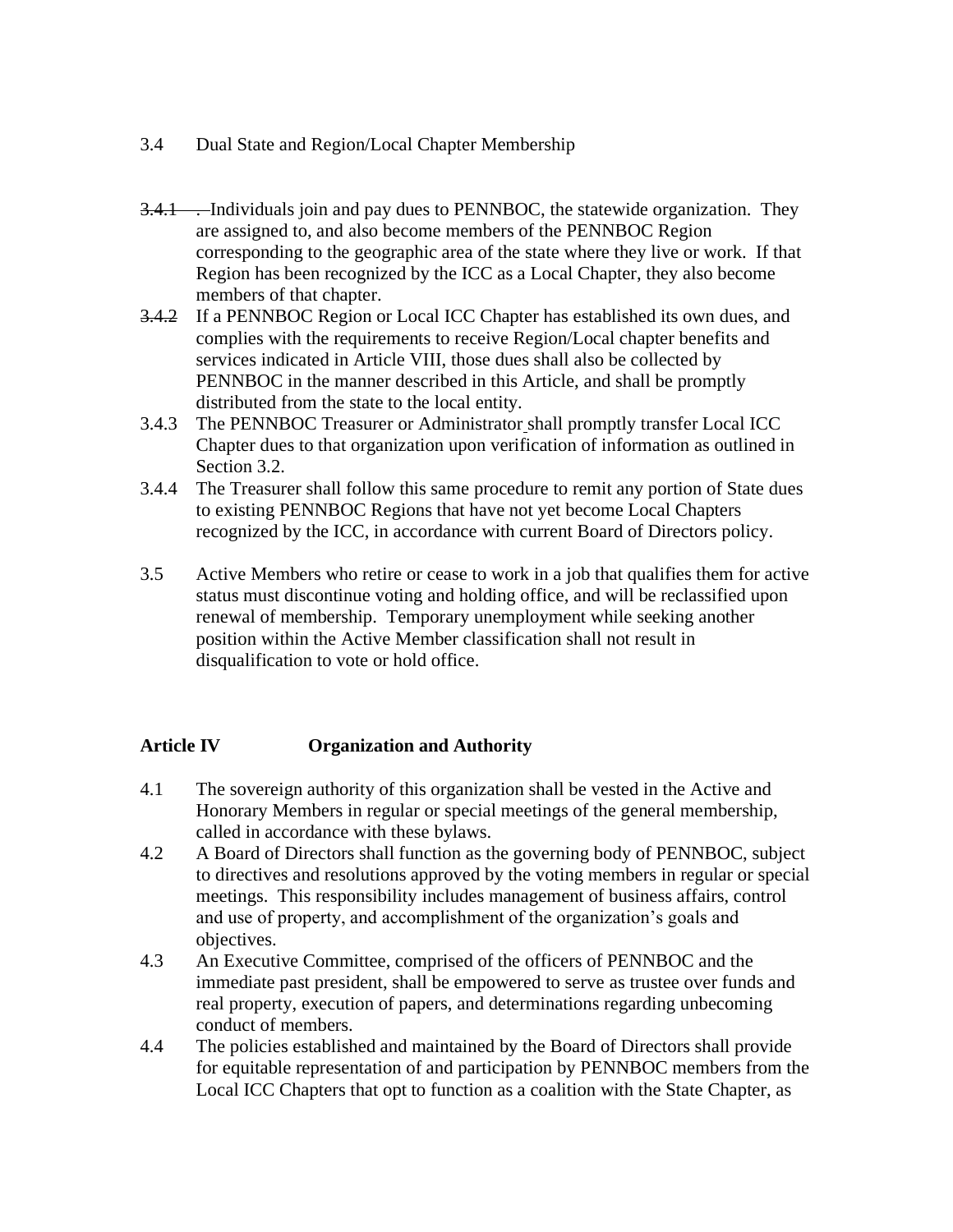well as the remaining PENNBOC Regions that have not yet been recognized as ICC Chapters.

## **Article V General Membership Meetings**

- 5.1 An annual meeting of the members shall be held at a time and place to be determined by the Board of Directors, who shall strive to have this meeting coincide with an educational conference. In addition to any business mandated by the laws of incorporation, the annual meeting agenda shall include election of officers, any business deemed necessary by the President, and any business item submitted in writing to the President at least 10 days prior to the annual meeting by at least two members qualified to vote.
- 5.2 Special meetings may be called by the President or by a majority of the Board of Directors. Notice to all members shall be provided in writing by the Secretary at least 5 days prior to the meeting, or by electronic means as approved by the general membership. The notice shall clearly state the purpose of the special meeting, and the date, time and location of the meeting. Only the stated business may be conducted at the special meeting unless there is unanimous consent among the voting members present to consider other business.
- 5.3 Where not specifically addressed in these bylaws, all regular and special meetings shall be conducted according to guidelines established by the meeting chairperson. The most immediate past president in attendance shall serve as parliamentarian.
- 5.4 A quorum for transaction of business at a regular or special meeting of the general membership shall consist of three officers and ten percent (10%) of the membership entitled to vote, as established by Article III.
- 5.5 A simple majority vote shall be required to approve any action, unless otherwise specified in these bylaws.

# **Article VI Officers**

- 6.1 The officers of PENNBOC shall be a President, First Vice President, Second Vice President, Secretary, Assistant Secretary, and Treasurer.
- 6.2 Officers shall be Active Members in good standing.
- 6.3 Officers shall be elected to a term of two years, and the President, First Vice-President and Second Vice-President cannot succeed themselves. A term begins on the date of the next Board of Directors meeting following the election.
- 6.4 A vacancy in the Office of President shall be filled by the First Vice-President, or in the event of his/her inability to serve, by the Second Vice President. For all other vacancies, the President shall call for a special election at a regular meeting of the Board of Directors, provided that written notice has been provided at least 5 days prior to the meeting. A majority vote is required to select a nominee to fill an unexpired term of an officer.
- 6.5 The President shall preside at all meetings of the General Membership, Board of Directors and Executive Committee. He shall appoint or replace all committee chairpersons and members not otherwise specifically provided for herein. The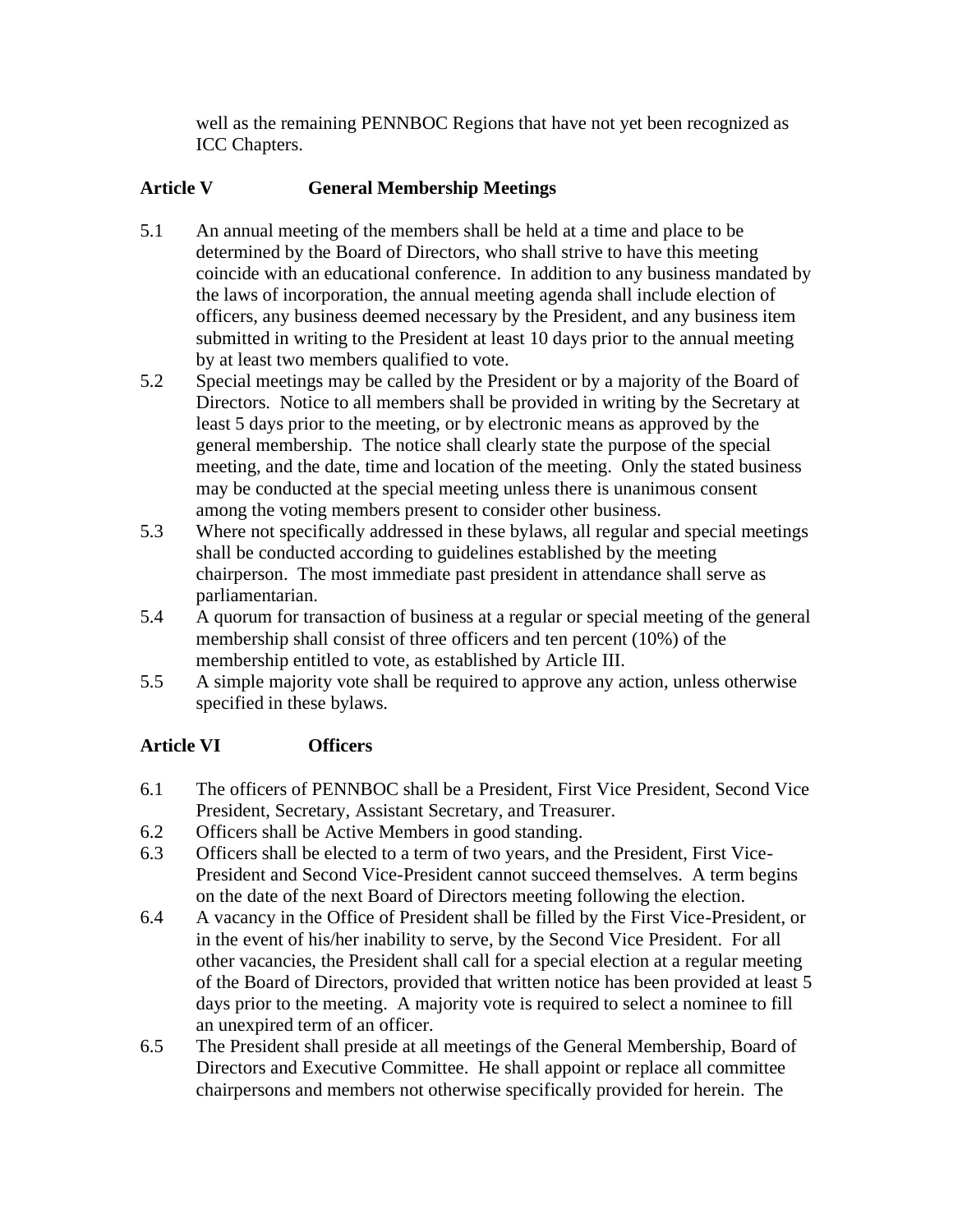President shall also perform all other duties usually ascribed to the president of a corporation.

- 6.6 The First Vice-President shall assist the President in performance of his duties, and act as and perform the duties of the President in the event of the latter's absence at a meeting or disability.
- 6.7 The Second Vice-President shall act as and perform the duties of the President in the event that both the President and First Vice-President are absent at a meeting or incapacitated. He shall also chair a committee responsible for selecting recipients of awards presented during the annual conference.
- 6.8 The Secretary shall keep the minutes of all meetings, prepare and mail notices of all meetings and minutes prior to meetings at least a week prior to the stated meeting dates, forward all newsworthy information to the ICC, and perform such other duties as may be assigned by the President. The Secretary shall also keep and maintain the roster of all members, receive all applications for new and renewal memberships, and review and process them in accordance with Section 3.2 of Article III.
- 6.9 The Assistant Secretary shall assist the Secretary in performance of his duties, and act as and perform the duties of the Secretary in the event of the latter's absence at a meeting or disability.
- 6.10 The Treasurer shall receive, deposit and disburse all membership dues in accordance with Section 3.4 of Article III. He shall receive and disburse funds, supervise financial affairs, approve expenditures as provided by policy resolution of the Board of Directors, and generally perform customary official duties of the Secretary of a corporation. This includes paying all bills authorized by the Board of Directors by checks signed jointly by the President, or in his absence, by the Recording Secretary. He shall submit a financial report at every Board of Directors and Annual Membership meeting.
- 6.11 A President who retires may serve the following term as Immediate Past President on the Board of Directors and Executive Committee.
- 6.12 When specific duties of the Secretary and Treasurer are assigned to an Administrator by contract, the Secretary and Treasurer shall maintain sufficient interaction with the Administrator to assure effective operations.

## **Article VII Board of Directors**

- 7.1 The Board of Directors (BOD) shall be comprised of the officers described in Article VI, the Immediate Past President, and three delegates from each active PENNBOC Region or participating ICC Local Chapter who qualify to be active PENNBOC members as described in Section 3.1.1 of these bylaws, elected on staggered two-year terms. When the position of a Region or ICC Local Chapter Director at large becomes vacant, that Region or ICC Local Chapter shall elect a replacement to serve the remainder of the term.
- 7.2 The BOD shall conduct regular meetings on a schedule it shall establish, but not less than quarterly. Special meetings may be called by the president, or by written request of at least 5 officers of a PENNBOC Region or Local ICC Chapter.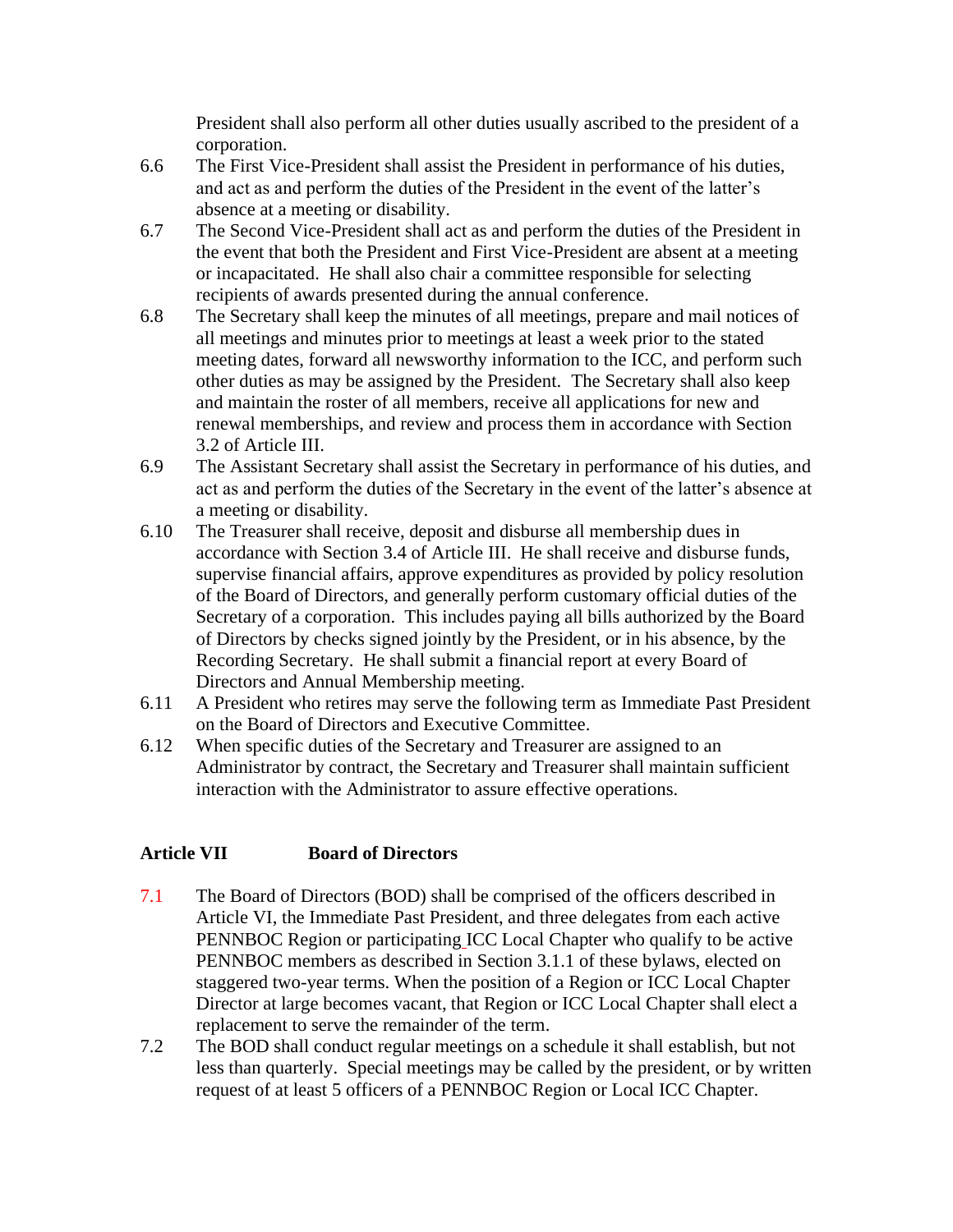Notice of said meetings must be delivered to all BOD members at least 10 days prior to the special meeting. The notice shall state the business to be conducted, and only this stated purpose of the meeting may be acted upon. Meetings may be conducted by telephone or other electronic means, provided that a quorum participates and minutes of the meeting are produced and distributed. One or more persons may participate in any regular or special meeting of the Board of Directors or of a committee of the Board of Directors by means of conference telephone or similar communications equipment, by means of which all persons participating in the meeting can hear each other or read each other's written statements. Participation in a meeting in this manner by a Director will be considered to be attendance in person for all purposes under these by-laws.

- 7.3 A quorum shall consist of 9 members, 3 of whom shall be officers.
- 7.4 A majority vote of the BOD shall govern, except where otherwise provided.
- 7.5 Rules of order shall be established by the meeting chairperson.
- 7.6 The duties of the BOD shall be as follows:
- 7.6.1 It shall authorize all expenditures and shall not create any indebtedness beyond the income of PENNBOC, nor disburse funds for purposes nonessential to the objectives of PENNBOC.
- 7.6.2 It shall have the books and accounts audited prior to the end of each year, or more often at its discretion. In the alternative, the Board of Directors may accept the Federal Tax return of the organization.
- 7.6.3 It shall designate one or more federally insured depositories for deposit of funds.
- 7.6.4 It shall review the actions of officers of the organization, and have the power to overrule or modify their actions.
- **7.6.5** It shall determine the date, time and place of the annual nomination and election meeting and shall instruct the Corresponding Secretary to issue the call for such meeting.
- **7.6.6** It shall be authorized to enter into contracts that the BOD determines will best carry on the functions of the organization**.**
- 7.6.7 To provide administrative and financial support to PENNBOC regional organizations and participating (affiliated) local ICC chapters.
- 7.7 Limitation of Personal Liability of Directors; Indemnification of Directors, Officers and Other Authorized Representatives. In the following sections of this Article, the term Director includes the terms Officer and Authorized Representative.
- 7.7.1 A director of the corporation shall not be personally liable for monetary damages as such for any action taken, or any failure to take any action, unless (a) the director has breached or failed to perform the duties of his or her office as defined in Section 7.7.2.1 below, and (b) the breach or failure to perform constitutes self-dealing, willful misconduct or recklessness, provided, however, that the preceding sentence shall not apply to the responsibility or liability of a director pursuant to any criminal statute, or to the liability of a director for the payment of taxes pursuant to local, state or federal law.
- 7.7.2 Standard of Care and Justifiable Reliance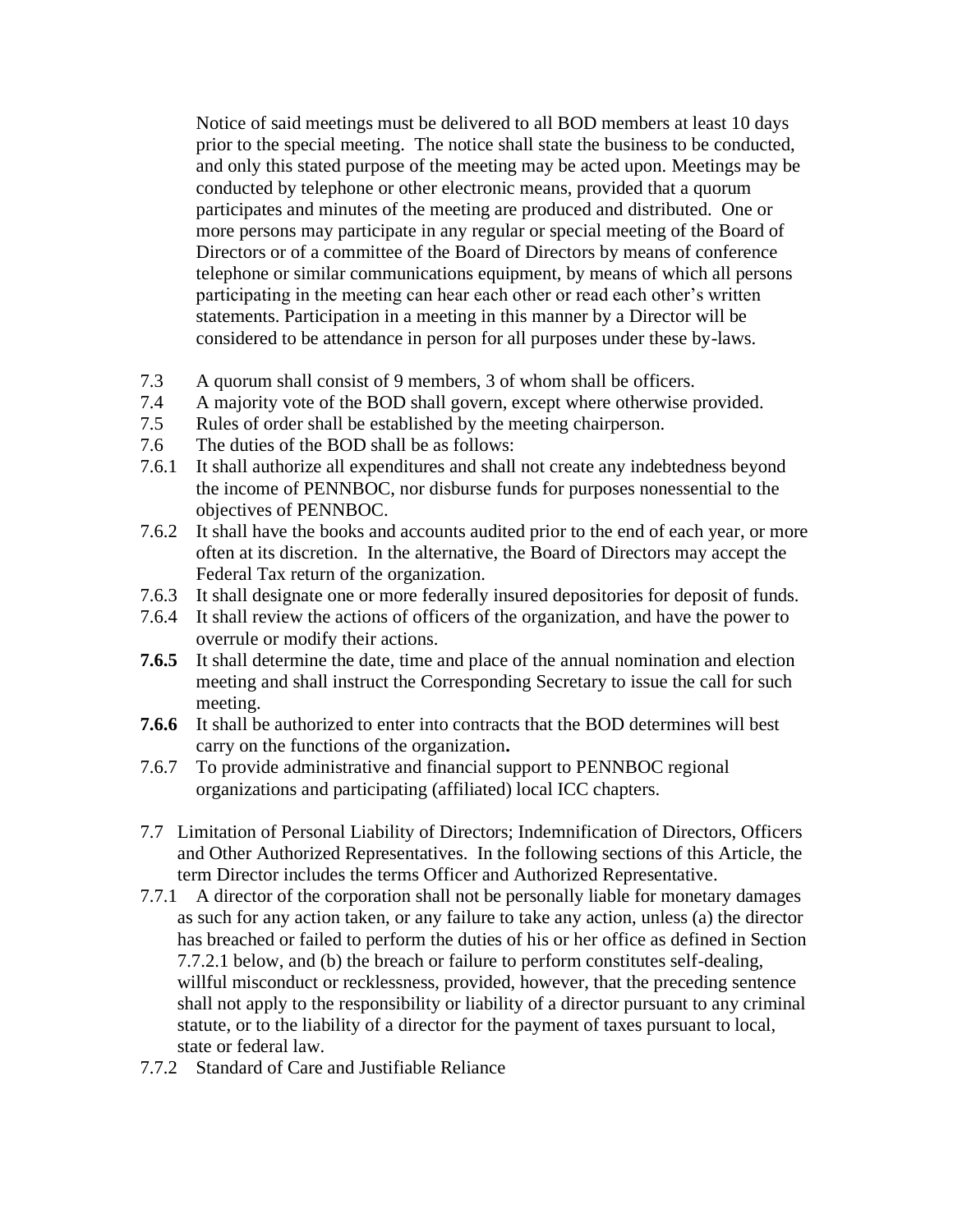- 7.7.2.1 A director of the corporation shall stand in a fiduciary relationship to the corporation, and shall perform his or her duties as a director (including his or her duties as a member of any committee of the Board of Directors upon which he or she may serve) in good faith, in a manner he or she reasonably believes to be in the best interests of the corporation, and with such care, including reasonable inquiry, skill and diligence as a person of ordinary prudence would use under similar circumstances. In performing his or her duties, a director shall be entitled to rely in good faith on information, opinions, reports or statements, including financial statement and other financial data, in each case prepared or presented by any of the following:
- 7.7.2.1.1 One or more officers or employees of the corporation whom the director reasonably believes to be reliable and competent in the matters presented;
- 7.7.2.1.2 Counsel, public accountants or other persons as to matters which the director reasonably believes to be within the professional or expert competence of such person;
- 7.7.2.1.3 A committee of the Board of Directors upon which he or she does not serve, duly designated in accordance with law, as to matters within its designated authority, which committee the director reasonably believes to merit confidence
	- 7.7.3 A director shall not be considered to be acting in good faith if he or she has knowledge concerning the matter in question that would case his or her reliance to be unwarranted.
	- 7.7.3.1 In discharging the duties of their respective positions, the Board of Directors, committees of the board and individual directors may, in considering the best interests of the corporation, consider the effects of any action upon employees, upon persons with whom the corporation has business and other relations, and upon communities in which the offices or other establishments of or related to the corporation are located, and any other pertinent factors. The consideration of those factors shall not constitute a violation of Section 7.7.2.1 hereof.
	- 7.7.3.2 Absent breach of fiduciary duty, lack of good faith or self-dealing, actions taken as a director, or any failure to take any action shall be presumed to be in the best interests of the corporation.
	- 7.7.4 Indemnification in Third Party Proceedings*.* The corporation shall indemnify any person who was or is a party or is threatened to be made a party to any threatened, pending or completed action, suit or proceeding, whether civil, criminal, administrative or investigative (other than an action by or in the right of the corporation) by reason of the fact that he or she is or was a representative of the corporation, or is or was serving at the request of the corporation as a representative of another corporation, partnership, joint venture, trust or other enterprise, against expenses (including attorneys' fees), judgments, fines and amounts paid in settlement actually and reasonably incurred by him or her in connection with such action, suit or proceeding if he or she acted in good faith and in a manner reasonably believed to be, or not opposed to, in the best interests of the corporation and, with respect to any criminal action or proceeding, had no reasonable cause to order, settlement, conviction, or upon a pleas of *nolo contendere* or its equivalent, shall not of itself create a presumption that the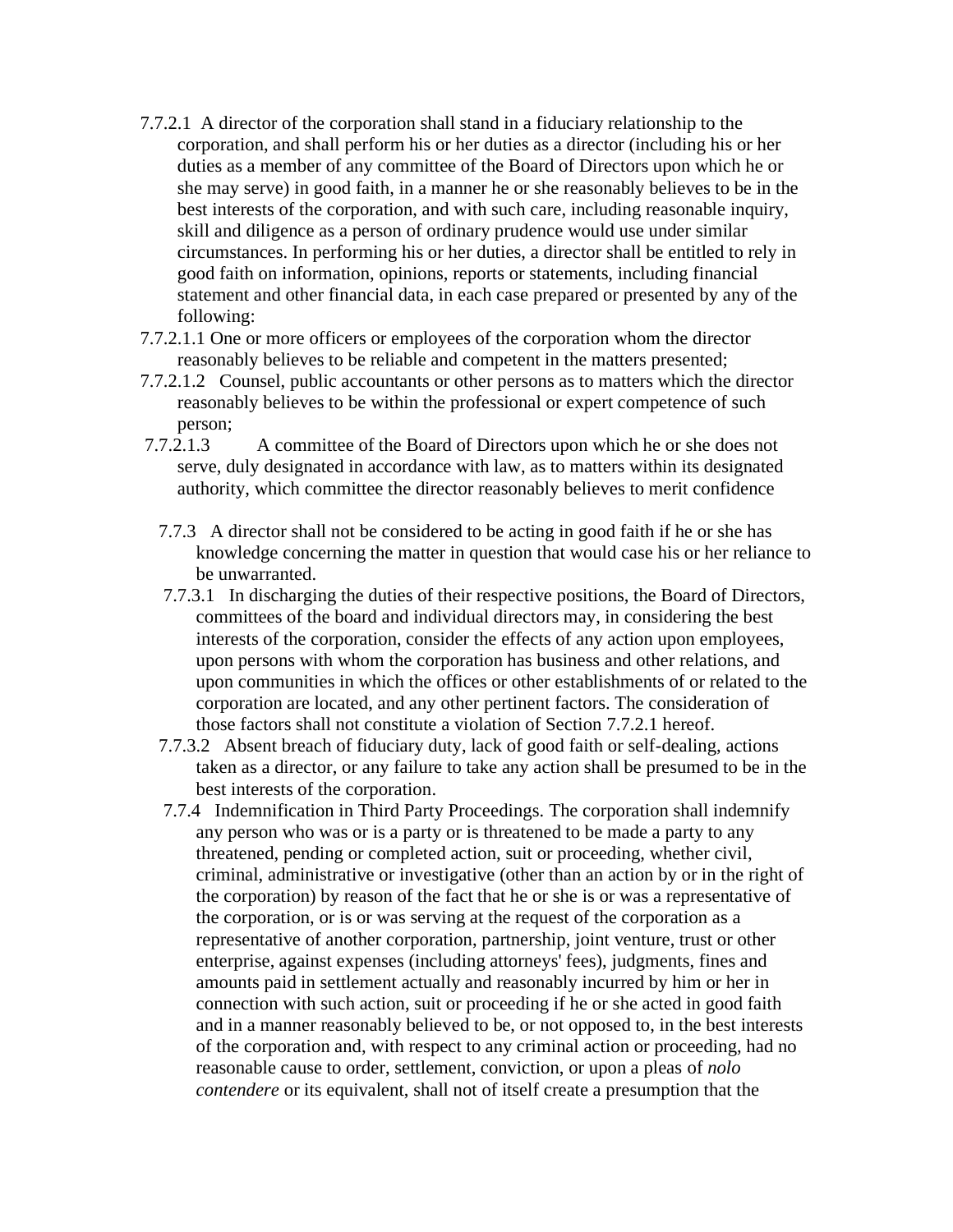person did not act in good faith and in a manner which he or she reasonably believed to be in, or not opposed to, the best interests of the corporation, and, with respect to any criminal action or proceeding, he or she had reasonable cause to believe that his or her conduct was unlawful.

- 7.7.5 Indemnification in Derivative Actions*.* The corporation shall indemnify and person who was or is a party or who is threatened to be made a party to any threatened, pending or completed action or suit by or in the right of the corporation to procure a judgment in its favor by reason of the fact that he or she is or was a representative of the corporation, or is or was serving at the request of the corporation as a representative of another corporation, partnership, joint venture, trust or other enterprise against expenses (including attorneys' fees) actually and reasonably incurred in a manner he or she reasonably believed to be, or not opposed to, in the best interests of the corporation and except that no indemnification shall be made in respect of any claim, issue, or matter as to which such person shall have been adjudged to be liable for negligence or misconduct in the performance of his or her duty to the corporation unless and only to the extent that the Court of Common Pleas of the county in which the corporation's registered office is located or the court in which such action or suit was brought shall determine upon application that, despite the adjudication of liability but in view of all the circumstances of the case, such person is fairly and reasonably entitled to indemnity for such expenses which the Court of Common Pleas or such other court shall deem proper.
- 7.7.6 Mandatory Indemnification. Notwithstanding any contrary provision of the articles or these by-laws, to the extent that a representative of the corporation has been successful on the merits or otherwise in defense of any action, suit, or proceeding referred to in either Section 7.7.4 or Section 7.7.5 above, he or she shall be indemnified against expenses (including attorneys; fees) actually and reasonably incurred by him or her in connection therewith.
- 7.7.7 Determination of Entitlement to Indemnification*.* Unless ordered by a court, any indemnification under section 7.7.4 or 7.7.5 above shall be made by the corporation only as authorized in the specific case upon determination that indemnification of the representative is proper in the circumstances because he or she has met the applicable standard of conduct set forth in such paragraph. Such determination shall be made (a) by the Board of Directors by a majority vote of a quorum consisting of directors who were not parties to such action, suit or proceeding, or (b) if such a quorum is not obtainable (or, even if obtainable, if a majority vote of quorum of disinterested directors so directs) by independent legal counsel in a written opinion.
- 7.7.8 Advancing Expenses. Expenses incurred in defending a civil or criminal action, suit, or proceeding may be paid by the corporation in advance of the final disposition of such action, suit, or proceeding as authorized by the Board of Directors in a specific case, upon receipt of an undertaking by or on behalf of the representative to repay such amount unless it shall ultimately be determined that he or she is entitled to be indemnified by the corporation as authorized in this Article VII.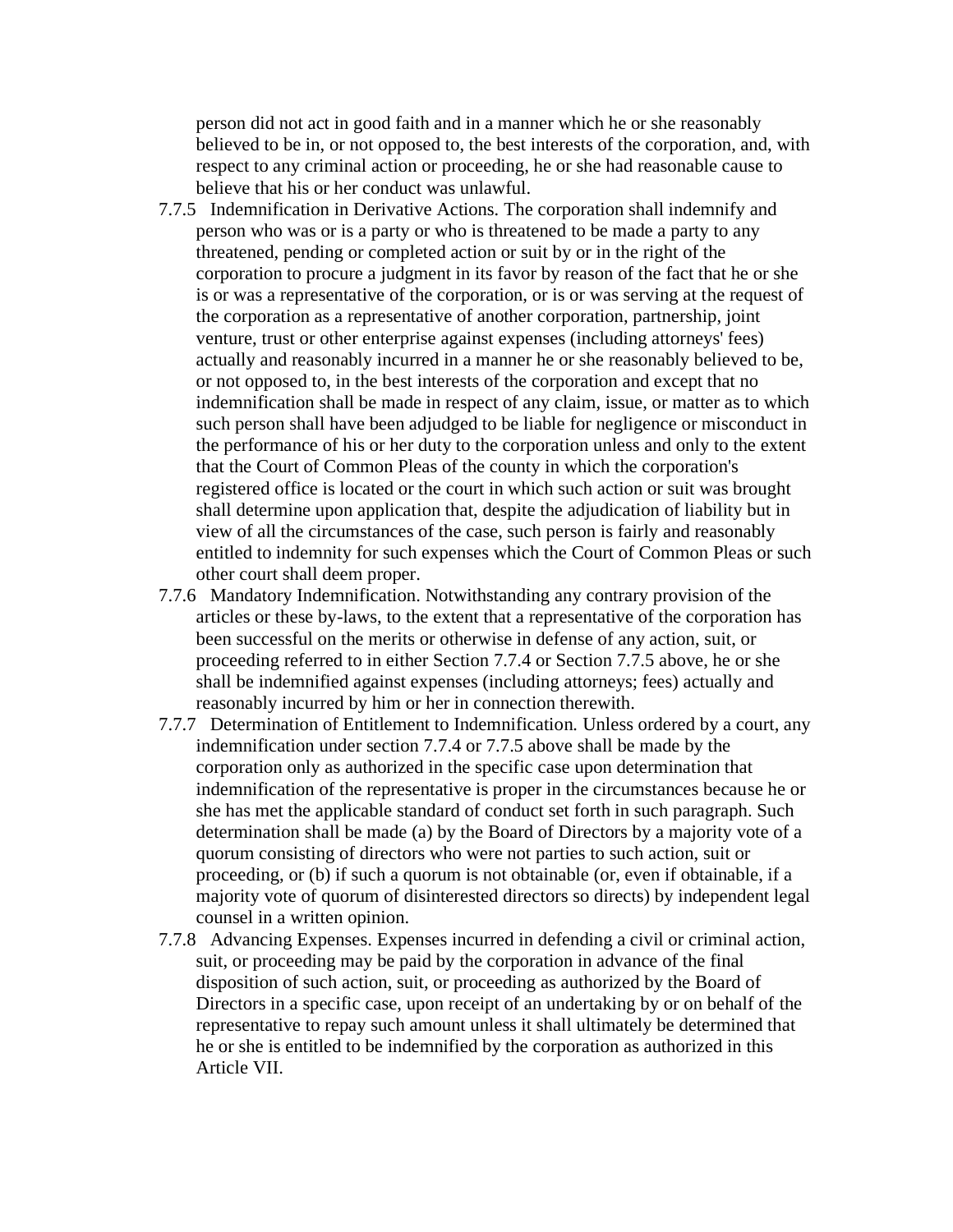- 7.7.9 Indemnification of Former Representatives. Each such indemnity may continue as to a person who has ceased to be a representative of the corporation and may inure to the benefit of the heirs, executors, and administrators.
- 7.8 Insurance*.* The corporation shall have the power to purchase and maintain insurance on behalf of any person who is or was a director, officer, employee, or agent of another corporation, partnership, joint venture, trust, or other enterprise against any liability asserted against such person and incurred by such person in any capacity or arising out of such person's status as such, whether or not the corporation would otherwise have the power to indemnify such person against such liability.
- 7.9 Reliance on Provisions. Each person who shall act as an authorized representative of the corporation shall be deemed to be doing so in reliance upon the rights of indemnification provided by this Article VII.

Article VIII PENNBOC Regions

8.1 The Board of Directors will, by policy, divide the Commonwealth into geographic regions. Regional officers, operating under bylaws established within this Article, or locally adopted bylaws that are not in conflict with the regional bylaws prescribed within this Article, will provide professional networking and educational opportunities for their members.

8.2 Regions operating in accordance with PENNBOC's purposes and objectives enumerated in Article II, and in compliance with Article VIII, are entitled to receive support and membership from the state organization.

8.2.1 PENNBOC benefits and services available to Regions shall include membership, communication, financial, administrative and educational support as determined by the policies established by the Board of Directors.

8.2.2 Financial benefits include, but are not limited to use of PENBOC's EIN, dues sharing, coverage for the local treasurer under the state treasurer's bond, and inclusion in the filing of the annual IRS form 990.

8.3 Meetings

8.3.1 Regional meetings shall be held at least quarterly at a time and place determined by the Officers.

8.3.2 The Secretary shall provide all members with a meeting notice, which must be provided at least 10 days prior to the meeting and accompanied by a meeting agenda to enable transaction of business.

8.3.3 A quorum for transaction of business shall consist of 3 officers and 10% of the region members entitled to vote, as established in Article III.

- 8.3.4 Meetings may be conducted by electronic means in accordance with Article VII.
- 8.3.5 All meetings shall be conducted according to guidelines established by the meeting chairperson.
- 8.3.6 A simple majority vote shall be required to approve any action.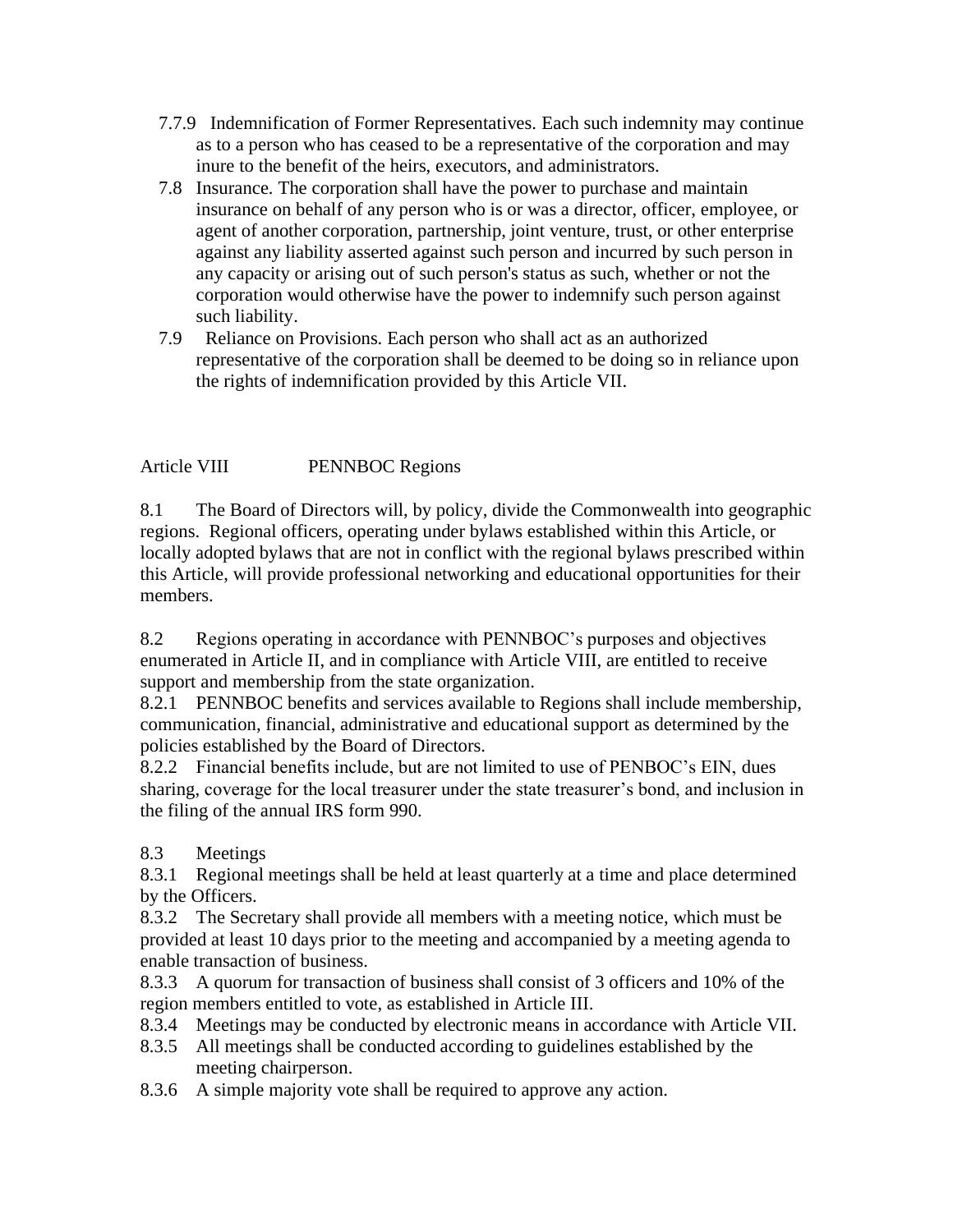- 8.4 Officers
- 8.4.1 There shall be a President, Vice President, Secretary and Treasurer who shall serve two-year terms. The President and Vice President cannot succeed themselves.
- 8.4.2 The officers' duties shall be in accordance with Article VI, exclusive of duties required only by the state chapter
- 8.5 Elections
- 8.5.1 Elections shall be conducted during even numbered years at a regular meeting conducted in accordance with Section 8.3.
- 8.5.2 A nominating committee appointed by the President shall provide a list of candidate for each office to the Secretary, who shall disseminate the slate of officers to all region members in accordance with 8.3.2.
- 8.5.3 All members eligible to vote in accordance with Article III and present at the meeting shall cast votes only for candidates placed in nomination in accordance with 8.5.2 or nominated from the floor at the meeting.
- 8.5.4 Voting shall be conducted in accordance with Article X.
- 8.6 Committees
- 8.6.1 The officers and immediate past president shall serve as an executive committee to perform duties comparable to those performed at the state chapter by the Board of Directors in accordance with Article VII, and for the execution of papers in accordance with Article XIII.
- 8.6.2 The President shall appoint committees that are established by the Executive Committee, which shall include Education, Finance and Nominations.
- 8.7 Region responsibilities to receive state chapter benefits
- 8.7.1 If electing to adopt regional bylaws in lieu of operating procedures enumerated in Article VIII, any original documents and amendments must be submitted to the Board of Directors and be verified as not in conflict with state chapter bylaws.
- 8.7.2 Submit an annual financial report to PENNBOC utilizing PENNBOC's form.
- 8.7.3 Have 3 qualified check signers and require two signatures for each check. An authorized check signer may not sign a check payable to him/her.
- 8.7.4 Conduct an annual audit and report the results to PENNBOC. Check signers and the regional Treasurer may only participate as an informational resource.
- 8.7.5 Appoint a representative from its Education Committee to serve on the state Education Committee.
- 8.7.6 Elect three delegates to serve on the State BOD

# **Article IX Local ICC Chapters**

9.1 Any PENNBOC Region that has become an ICC Local Chapter shall operate in accordance with Article VIII to be eligible to receive PENNBOC benefits and services. In that context, substitute "ICC Local Chapter" for "Region" within Article VIII, or within Local Chapter Bylaws that are drafted for consistency with state bylaws.

9.2 Any current or future ICC Local Chapter that is not operating contemporaneously as a PENNBOC Region may opt to cease operating independently and become a participating PENNBOC Local Chapter by providing PENNBOC with a resolution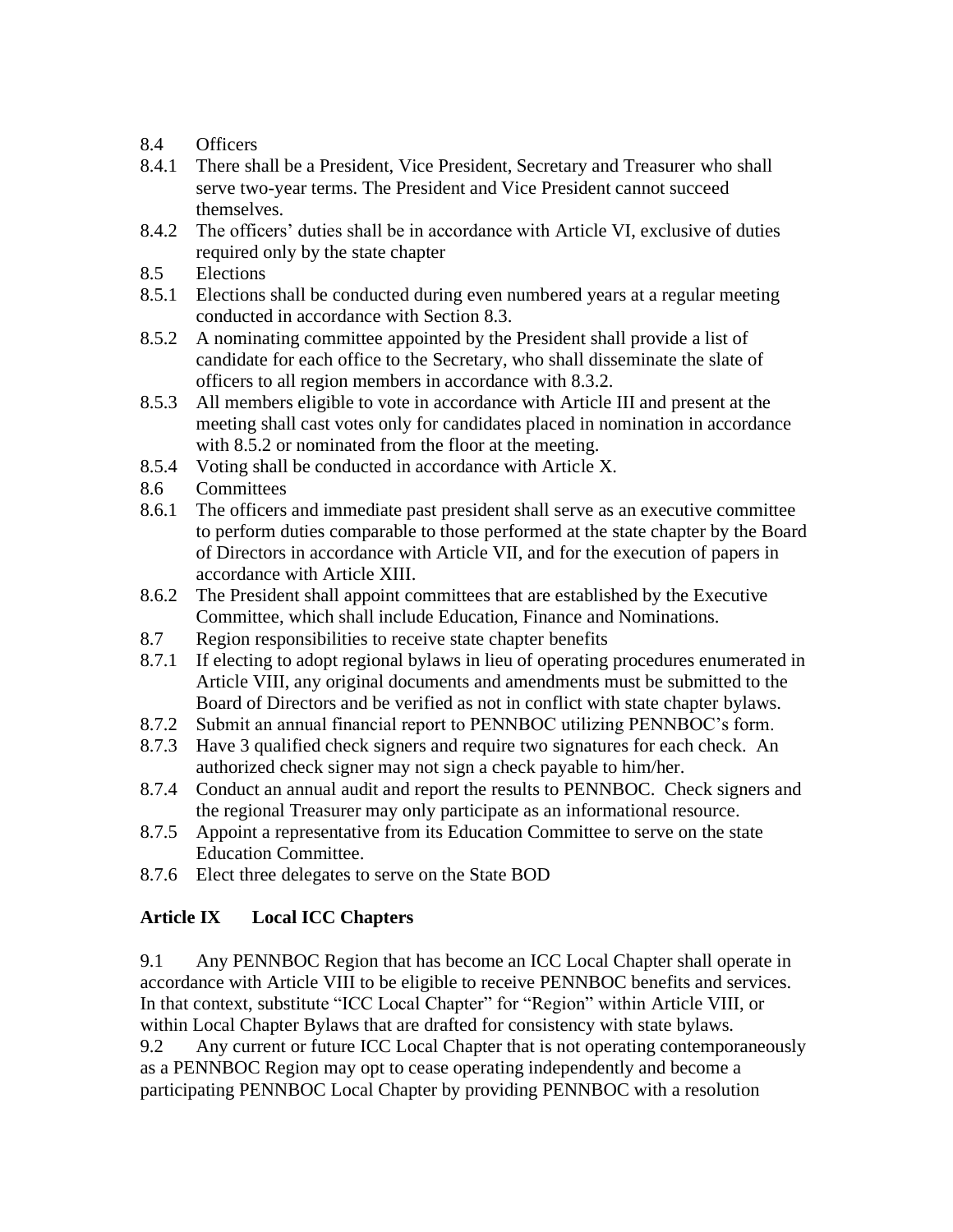stating the desire to participate and the acceptance of the requirements contained in Articles VIII and IV. Passage of this resolution shall require a vote of the general membership of each ICC Chapter. Notice of the meeting at which this resolution is to be considered, and a copy of the resolution, must be distributed to the members at least 15 days prior to the meeting at which it is considered. Passage of the resolution shall require approval by two thirds of the voting members present at the meeting, provided that at least 3 officers and 10% of the members eligible to vote are present at the meeting.

## **Article X Elections**

- 10.1 An election meeting shall be held in even-numbered years at the annual meeting, with the date and place being established by the Board of Directors in accordance with Section 5.1 of these bylaws, and announced to each member by the Secretary, by mail, at least two weeks prior to the time of such meeting The announcement shall include names of all nominees with a statement that the nominees will be voted on at the election meeting. Votes shall be counted only for candidates placed in nomination at the nomination day meeting or nominated from the floor at this meeting.
- 10.2 The President shall appoint a nominating committee, consisting of a past president and four active members who are not PENNBOC State Officers, at least two months prior to the annual meeting. The committee may not contain more than 2 members from the same Region or ICC Chapter. The committee shall report its list of nominees to the Secretary with sufficient time to provide sufficient notice, per Section 10.1.
- 10.3 Officers shall be elected by a majority vote of the voting membership present at the annual meeting of PENNBOC. Election of officers will be held during the business session of this meeting, and their terms shall begin on the date of the next regular Board of Directors meeting.

#### **Article XI Voting**

- 11.1The Secretary shall be responsible for verifying that only eligible members are voting.
- 11.2 Each eligible voting member present has the right to vote or waive that right, and is entitled to one vote.
- 11.3 No member may vote by proxy or absentee ballot.

#### **Article XII Committees**

- 12.1 The following standing committees shall be appointed by the President at the Board of Directors meeting immediately following an annual meeting:
- 12.1.1 Membership Services Committee: This committee shall develop and implement strategies to attract and retain members, seek and react to input from individual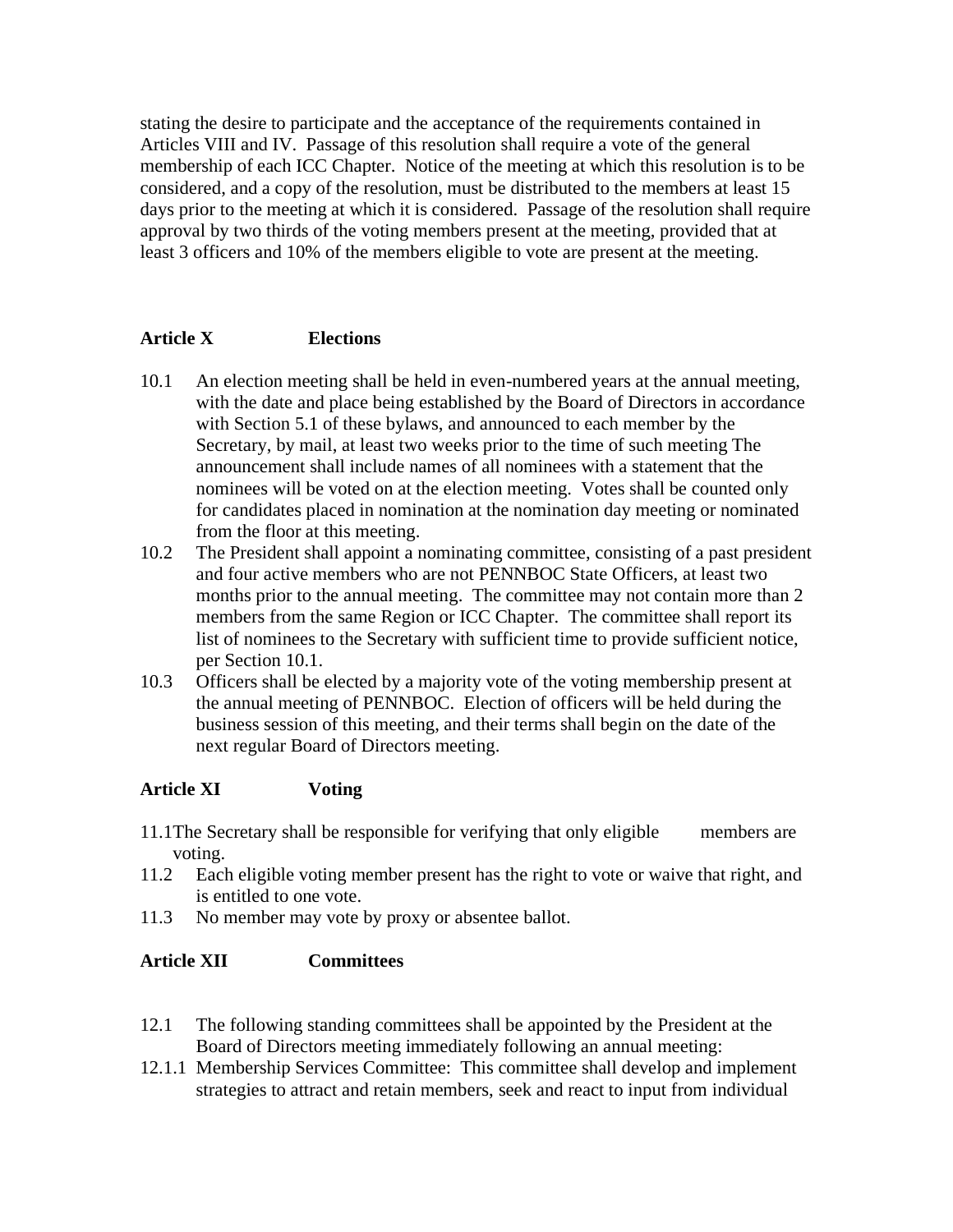members, regions and participating local chapters regarding programs and policies that provide value to PENNBOC membership, and effectively communicate PENNBOC's goals, accomplishments and value of membership to its members, ICC and the general public.

- 12.1.2 Finance: This committee shall be responsible for budgeting and auditing functions, and shall make appropriate reports to the Board of Directors and general membership.
- 12.1.3 Government Relations: This committee shall review existing and proposed legislation and regulations pertaining to the PA UCC, initiate appropriate exchanges of information with legislative and regulatory entities, and offer PENNBOC code expertise as a resource for decision makers in the PA UCC process.
- 12.1.4 ICC Relations: This committee shall make recommendations to the Board of Directors regarding nomination or endorsement of candidates for ICC positions at the Region VII or international level. It shall also promote and report on activities of ICC Region VII, promote PENNBOC presence at ICC conferences, and participation in the ICC code change process.
- 12.1.5 Education: Promote training, continuing education, and certification of all members. Provide training and peer networking opportunities. Coordinate activities with other training providers and recommend training partnerships. Subcommittees may be formed to plan, promote and execute conferences and training events; to assure that all regions and participating local chapters are aware of, providing input into and utilizing state educational resources; and to plan and execute social networking activities in conjunction with conference and training events.
- 12.2 The President shall appoint other committees that he deems necessary, or that are directed to be formed by the Board of Directors. The charge and function of all special or ad hoc committees shall be specified by the President.
- 12.3 Each committee chairperson shall deliver a written report to the Secretary prior to every Board of Directors and annual meeting.

## **Article XIII Code of Ethics**

- 13.1 PENNBOC ascribes to the ideals of the Code of Ethics published in the ICC sample constitution/bylaws furnished to its chapters.
- 13.2 Allegations of unethical behavior by PENNBOC members shall be reviewed by the Executive Committee and findings are to be reported to the Board of Directors.
- 13.3 The Board of Directors may suspend a member's privileges for just cause, and the general membership may, upon recommendation of the Board of Directors, take action at a regular meeting to expel the member for unethical practices.

## **Article IX Execution of Papers**

14.1 Except as the Executive Committee may generally or in particular cases authorize the execution thereof in some other manner, all deeds, releases, transfers,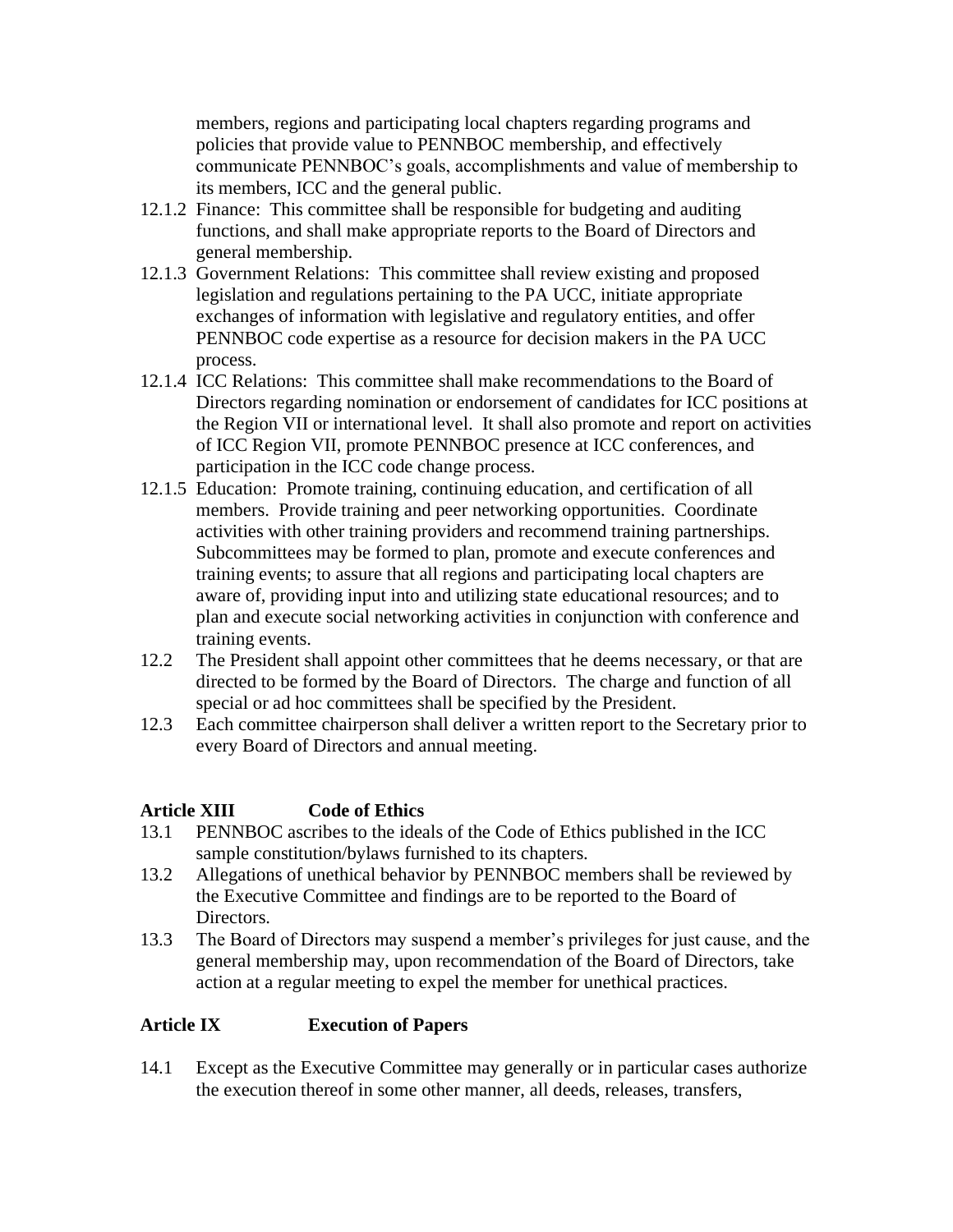contracts, bonds, notes, checks, drafts and other obligations made, accepted or endorsed by PENNBOC shall be signed by the President and Treasurer.

#### **Article XV Association Activities**

- 15.1 PENNBOC shall not directly or indirectly support or endorse legislation or proposals pertaining to general municipal policy. All proposals on such matters shall take the form of recommendations.
- 15.2 It shall be the right of PENNBOC to communicate with any person or organization in pursuit of its objectives on matters that are not in direct conflict with Section 1 or inconsistent with IRC 501 (c)(3).

#### **Article XVI Dissolution**

- 16.1 PENNBOC may be dissolved only by action of the Board of Directors. Action may be initiated by the Board of Directors or in response to a petition from the membership. A petition for the dissolution shall be made only at an annual meeting by a majority vote of the voting members present. No proposition for dissolution shall be acted upon unless written notice thereof has been given to the Secretary at least 60 days prior to the meeting. A copy of such proposition shall be sent to every member of PENNBOC at least 30 days before the date of the nest annual meeting in which the petition is to be voted upon. No action shall be taken by the Board of Directors on their own initiative to dissolve PENNBOC without notice thereof being sent to every member of PENNBOC at least 30 days before the date of the next annual meeting at which such proposal of the Board of Directors shall be discussed and the recommendations of PENNBOC formulated.
- 16.2 No part of the income of the corporation shall be paid, distributed, or otherwise inure to the benefit or use of its directors or officers or other private persons, except that the corporation shall be authorized to pay compensation in a reasonable amount to its directors or officers for services rendered, and to make payments and distributions in furtherance of its general corporate purposes including contributions and donations for charitable purposes.
- 16.3 Upon dissolution of the corporation, the assets of the corporation shall not be distributed to its directors or officers or other private persons. Upon such dissolution, the Board of Directors of the corporation (the ``Board'' or the ``Board of Directors'') shall, after paying or making provision for the payment of all corporate liabilities and for the disposition of any property committed to charitable purposes as required by court order, transfer and convey the remaining assets to such charitable organization or organizations as the Board of Directors shall determine to be similar to the corporation's character, purpose, and method of operation.

#### **Article XVII Disbursement of Funds**